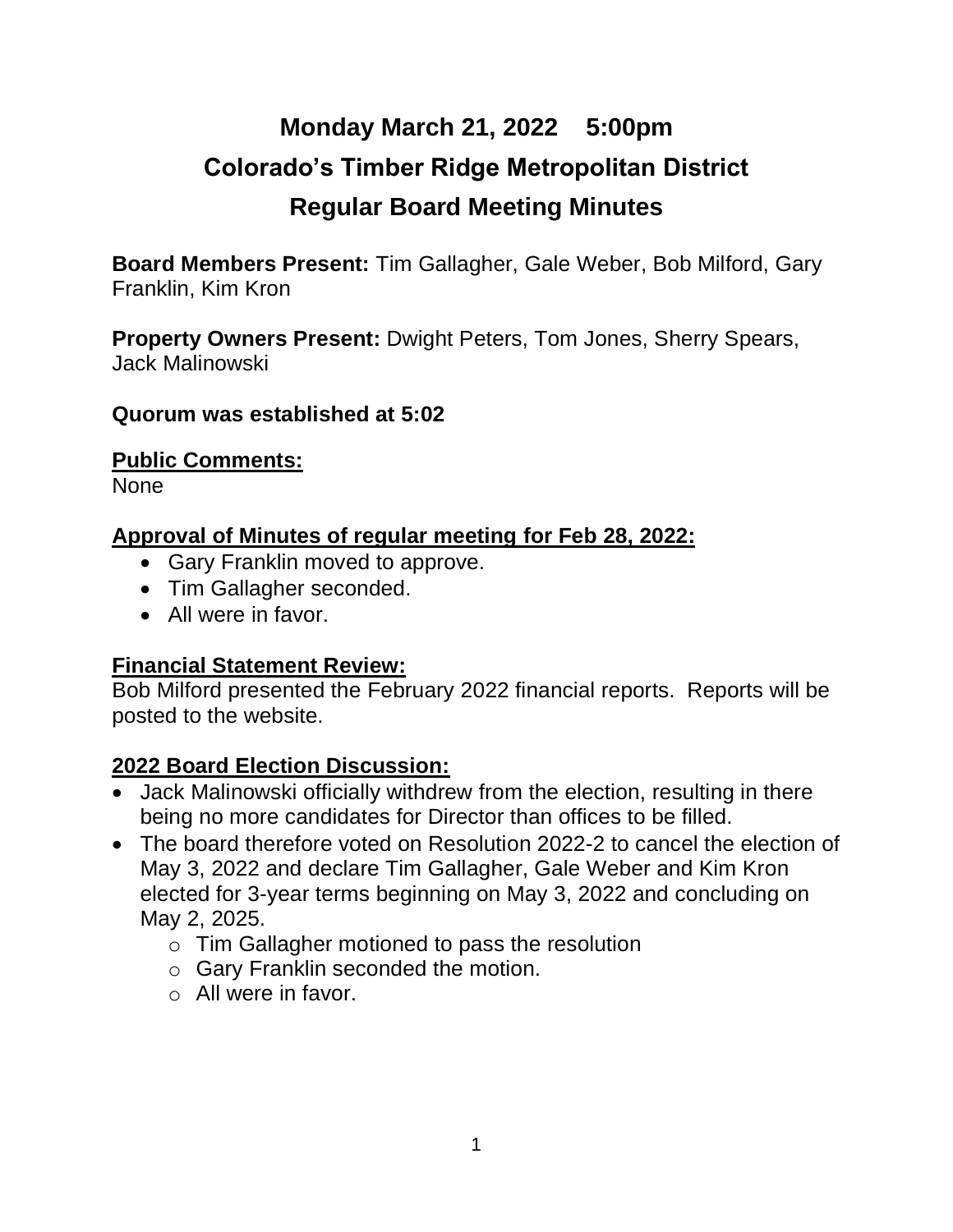# **Investment Update:**

- A vote was held to sign the MBS non-corporate resolution form in order to establish an account with MBS Multi-Bank Securities and retain Luigi Mancini as our broker (as was proposed in the February 28, 2022 meeting).
	- o Kim Kron motioned to pass the resolution.
	- o Tim Gallagher seconded the motion.
	- $\circ$  All were in favor.

# **Road Maintenance Update:**

- There was discussion regarding some damage incurred to the roads due to the use of snow chains on heavy construction vehicles as well as the front end loader used for snow plowing.
	- o The board will be receiving a quote from Rick Peters of Rocky Mountain Chip Seal for said repairs.
- Bob Milford is working to arrange the yearly road assessment with Rich Bechtolt for early April.

# **Update on Timber Ridge Projects:**

- Bob Milord has been engaged in discussion with DOLA (Department of Local Affairs) and the Pagosa Springs Community Development Corporation regarding the use of a \$2,000,000 grant to provide Fiber Broadband Internet to areas within Pagosa Springs including Timber Ridge. Approval (or denial) is expected in June 2022.
- He has also been engaging with the CDC (Community Development Corporation) regarding what would be required to provide natural gas within the Timber Ridge community.
- Also in progress is discussion with Archuleta County Road & Bridge regarding possible grants that may be available to Timber Ridge from the Infrastructure and Investment Jobs Act for road improvement within Timber Ridge.

### **Prairie Dog Control:**

A message to the community is forthcoming for volunteers to assist with prairie dog control in the general vicinity of the clubhouse.